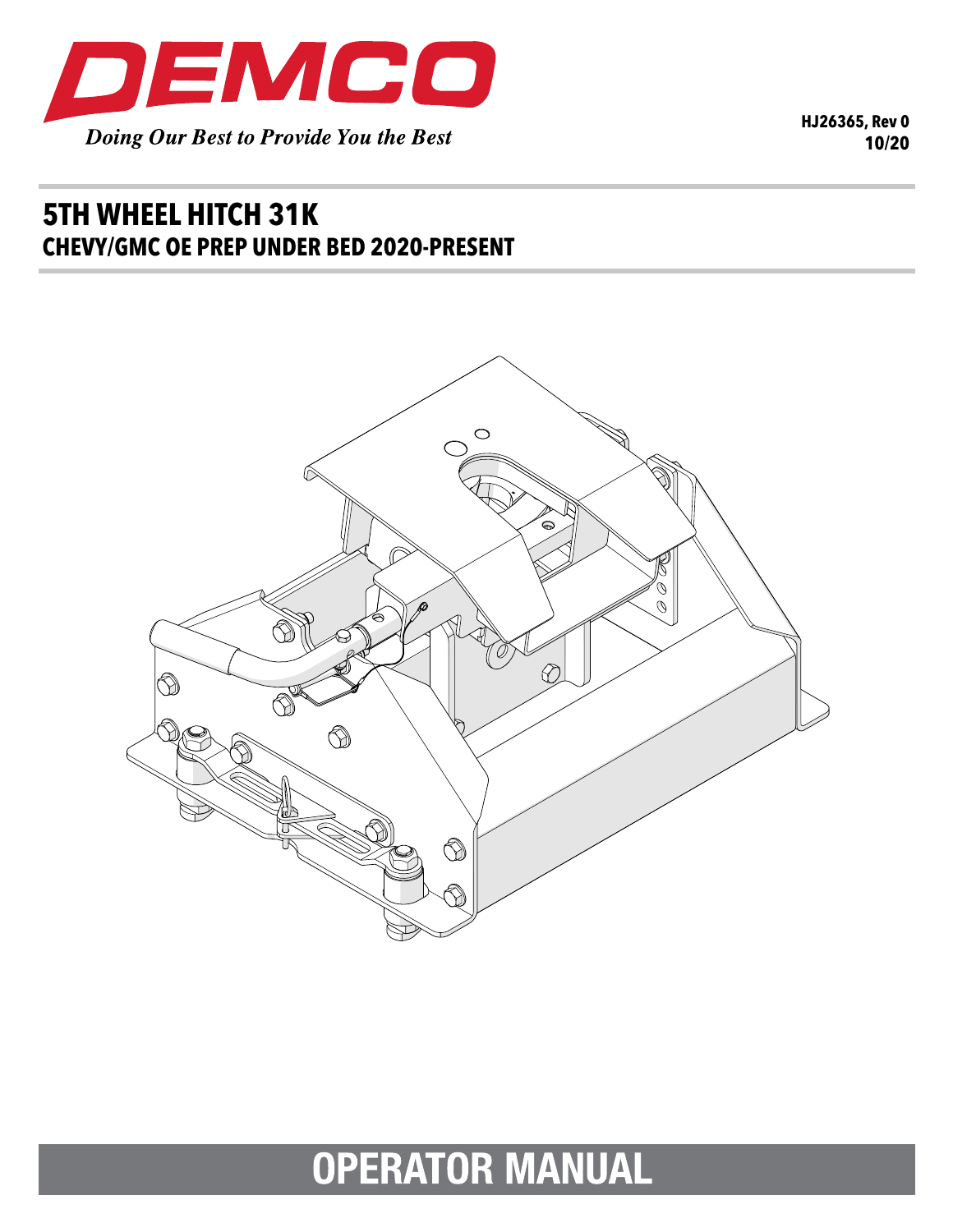#### **WARRANTY POLICY, OPERATOR MANUALS, PARTS MANUALS & REGISTRATION**

Go online to www.demco-products.com to review Demco warranty policies, operator manuals and register your Demco product.

# **Torque Specifications**

## **BOLT TORQUE DATA FOR STANDARD NUTS, BOLTS, AND CAP- SCREWS.**

Tighten all bolts to torques specified in chart unless otherwise noted. Check tightness of bolts periodically, using bolt chart as guide. Replace hardware with same grade bolt.

NOTE: Unless otherwise specified, high-strength Grade 5 hex bolts are used throughout assembly of equipment.

Torque figures indicated are valid for non-greased or non-oiled threads and heads unless otherwise specified. Therefore, do not grease or oil bolts or capscrews unless otherwise specified in this manual. When using locking elements, increase torque values by 5%.

\* GRADE or CLASS value for bolts and capscrews are identified by their head markings.

# **Bolt Torque for Standard bolts \***

|         | <b>GRADE 2</b> |             | <b>GRADE 5</b> |       | <b>GRADE 8</b> |        |  |
|---------|----------------|-------------|----------------|-------|----------------|--------|--|
| "А"     |                | Ib-ft (N.m) | lb-ft          | (N.m) | lb-ft          | (N.m)  |  |
| $1/4$ " | 6              | (8)         | 9              | (12)  | 12             | (16)   |  |
| 5/16"   | 10             | (13)        | 18             | (25)  | 25             | (35)   |  |
| 3/8"    | 20             | (27)        | 30             | (40)  | 45             | (60)   |  |
| 7/16"   | 30             | (40)        | 50             | (70)  | 80             | (110)  |  |
| $1/2$ " | 45             | (60)        | 75             | (100) | 115            | (155)  |  |
| 9/16"   | 70             | (95)        | 115            | (155) | 165            | (220)  |  |
| 5/8"    | 95             | (130)       | 150            | (200) | 225            | (300)  |  |
| 3/4"    | 165            | (225)       | 290            | (390) | 400            | (540)  |  |
| 7/8"    | 170            | (230)       | 420            | (570) | 650            | (880)  |  |
| 1"      | 225            | (300)       | 630            | (850) | 970            | (1310) |  |

### **Bolt Torque for Metric bolts \***

|     | <b>CLASS 8.8</b> |       | <b>CLASS 9.8</b> |       | <b>CLASS 10.9</b> |        |
|-----|------------------|-------|------------------|-------|-------------------|--------|
| "А" | lb-ft            | (N.m) | lb-ft            | (N.m) | lb-ft             | (N.m)  |
| 6   | 9                | (13)  | 10               | (14)  | 13                | (17)   |
| 7   | 15               | (21)  | 18               | (24)  | 21                | (29)   |
| 8   | 23               | (31)  | 25               | (34)  | 31                | (42)   |
| 10  | 45               | (61)  | 50               | (68)  | 61                | (83)   |
| 12  | 78               | (106) | 88               | (118) | 106               | (144)  |
| 14  | 125              | (169) | 140              | (189) | 170               | (230)  |
| 16  | 194              | (263) | 216              | (293) | 263               | (357)  |
| 18  | 268              | (363) |                  |       | 364               | (493)  |
| 20  | 378              | (513) |                  |       | 515               | (689)  |
| 22  | 516              | (699) |                  |       | 702               | (952)  |
| 24  | 654              | (886) |                  |       | 890               | (1206) |

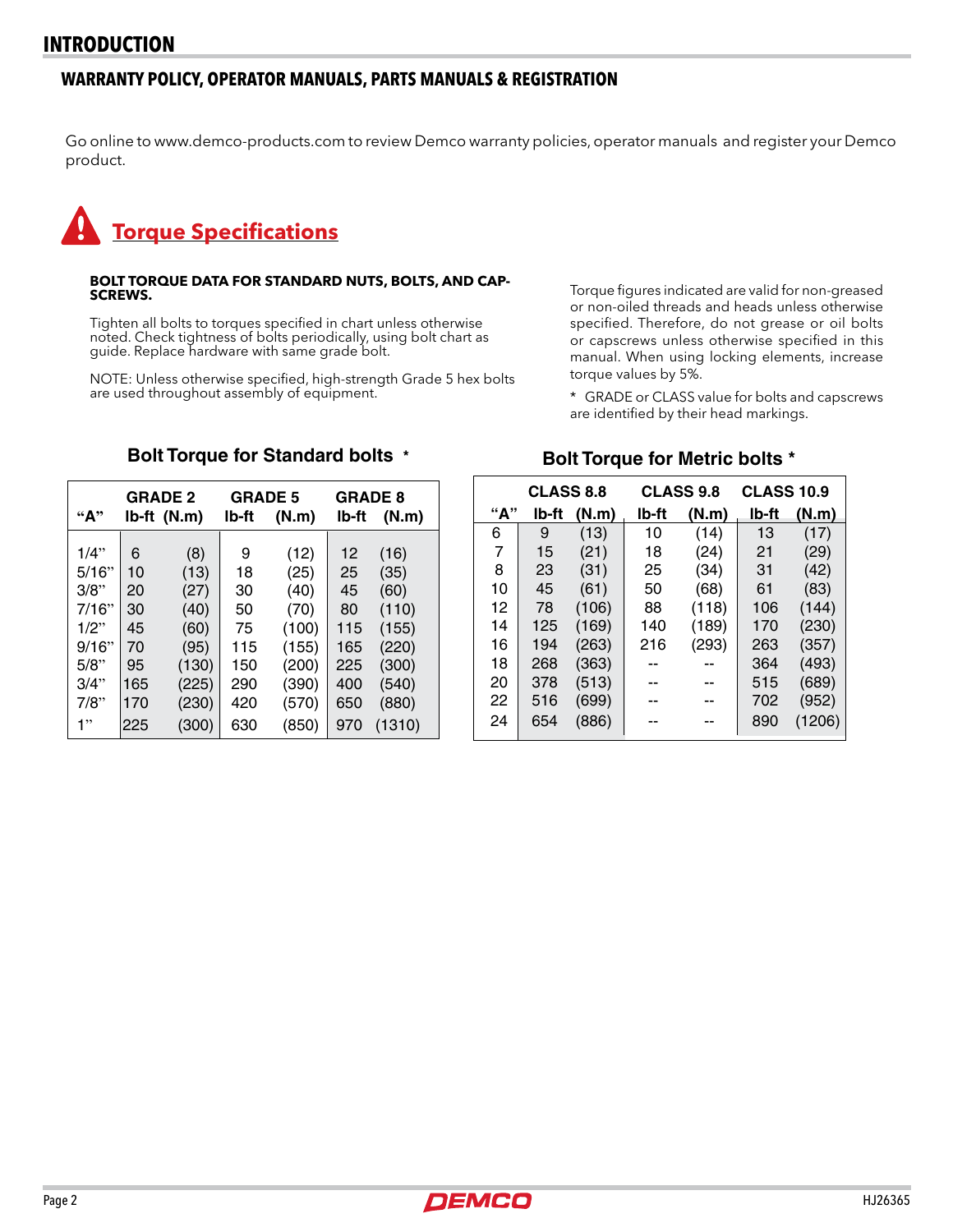#### **Side Rail Assembly Instructions**

- 1. Turn locking handles out and place the side rail plates #2 into the base rail holes in truck box. Turn the locking handles in, if they do not turn in, you can adjust them by removing washers under the handle. See illustration below.
- 2. Loosely bolt the saddle bracket #1 to the side rails #2 using the 1/2" x 1 1/2" bolts #3, and nylon lock nuts #4 provided in the bolt package.
- 3. Loosely bolt the cross braces #5 to the side rails #2 using only 1/2" x 1 1/2" bolts #3 and nylon lock nuts #4.
- 4. Tighten all the bolts.
- 5. Unlock and remove the hitch assembly from the base rails and put to the side for later.

**IMPORTANT NOTE:** Apply a little grease or lubricant to the part of the pins that insert into the base rails to help maintain smooth operation and rotation of pins and to protect from the elements. Turn the pins occasionally to prevent them from seizing.